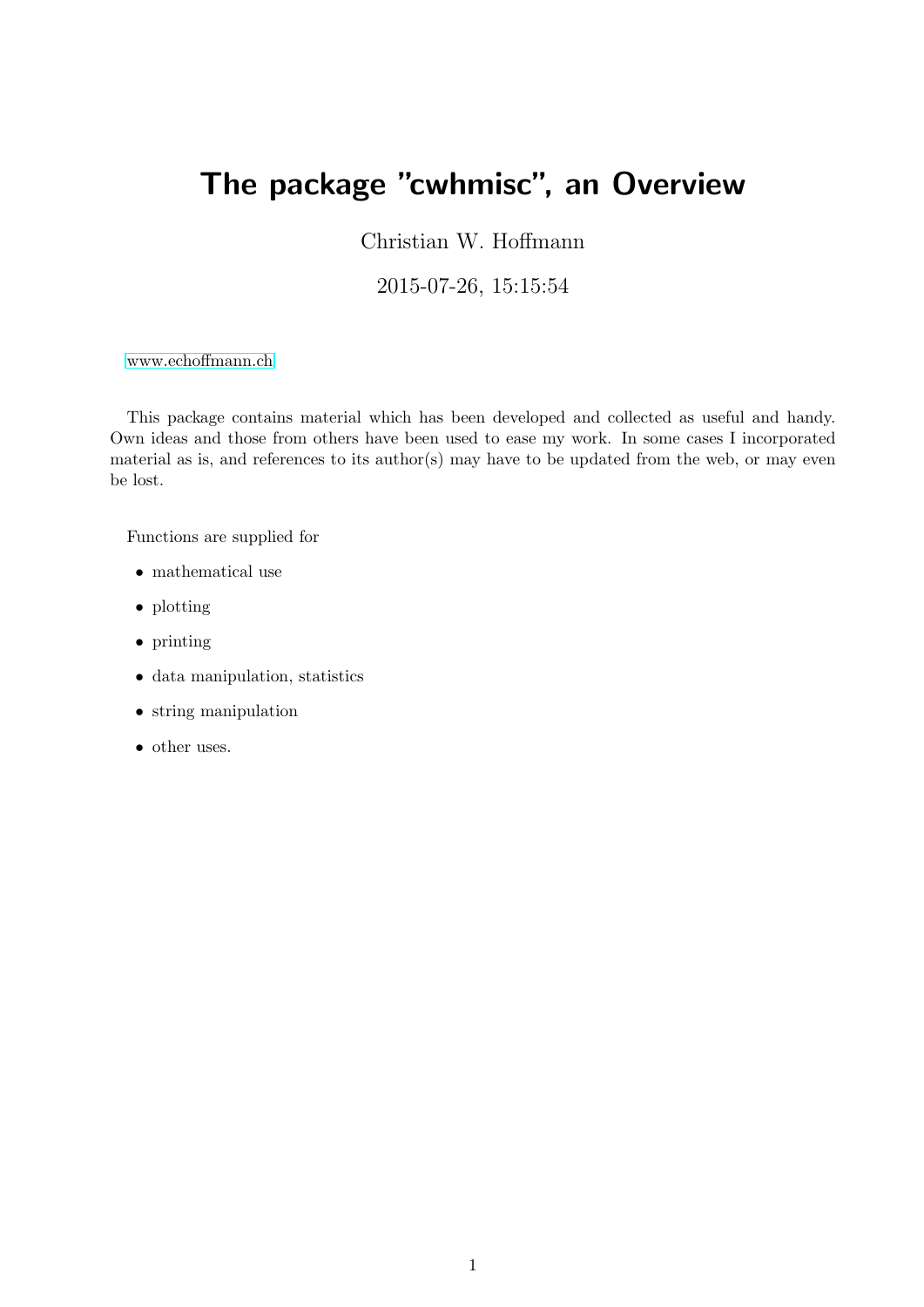| $c$ .                                   | Astronomical constants                                              |
|-----------------------------------------|---------------------------------------------------------------------|
| c38, c3Q                                | Constants                                                           |
| LB2MK  YX2                              | Geographical coordinates $\langle - \rangle$ Swiss topo coordinates |
| angle                                   | simple vector operations                                            |
| adapt                                   | Numerically evaluate integral using adaptive rule                   |
| allDigits                               | Test, convert numbers                                               |
| astroC                                  | Astronomical constants                                              |
| astroGeo                                | Convert geographical to and from Swiss topo coordinates             |
| $cJDJ2000$                              | Astronomical constants                                              |
| IsCounter                               | Directed angles                                                     |
| ClockSense                              | clock sense                                                         |
| Const                                   | Mathematical constants                                              |
| chsvd                                   | Check svd to reproduce matrix                                       |
| divmod                                  | Combination of div and mod                                          |
| div.prot                                | Protected division                                                  |
| deg, rad                                | Convert to degrees, radian                                          |
| circle1                                 | Generate circles and ellipses                                       |
| eql                                     | Check on equality, including NA==NA and NaN==NaN.                   |
| Eratosthenes                            | Create primes                                                       |
| EulerPhi                                | Number of divisors                                                  |
| Euclid                                  | Computes a, b which solve the equation $a^*m + b^*n = \gcd(m,n)$    |
| factor <sub>N</sub> , prod <sub>N</sub> | Factor an integer into primes, combine factors                      |
| frac                                    | Fractional part of number                                           |
| gcd                                     | Greatest common divisor                                             |
| inrange                                 | Functions for testing and other                                     |
| intToASCII                              | Show character or octal representation in the ASCII sequence        |
| intTo                                   | Convert intege to string representation in a base 216               |
| is.constant                             | Check if one constant                                               |
| is.prime                                | Check if prime                                                      |
| IsCounterCl <sub>2</sub>                | Functions for directed arcs                                         |
| isNumeric                               | Test, convert numbers                                               |
| Julian Date                             | Julian Dates                                                        |
| 1V                                      | Length of vector                                                    |
| normalize                               | Base power and multiplier of real                                   |
| numberof                                | Count the number elements that satisfy a condition                  |
| numericString                           | Test character vector on legal numbers                              |
| lengths.angle                           | Lengths of two vectors and angle between them                       |
| modexp                                  | Exponentiation modulo an integer                                    |
| modS,<br>modulo,                        | $m\%$ %n, modulo symmetric, towards negative infinity               |
| modR                                    |                                                                     |
| num.ident                               | Check numerical values for identity                                 |
| pointfit                                | Least squares fit of point clouds aka "Procrustes problem"          |
| primes                                  | Create primes                                                       |
| quadmin                                 | argument of the minimum                                             |
| reda, reda2                             | reduce arc like quantities                                          |
| quotmean                                | quotient of means of non-NA elements                                |
| rotA, $.V, L, Z$                        | Rotate x-y with angle                                               |
| $\operatorname{scm}$                    | Smallest common multiple                                            |

Table 1: Functions for mathematical use A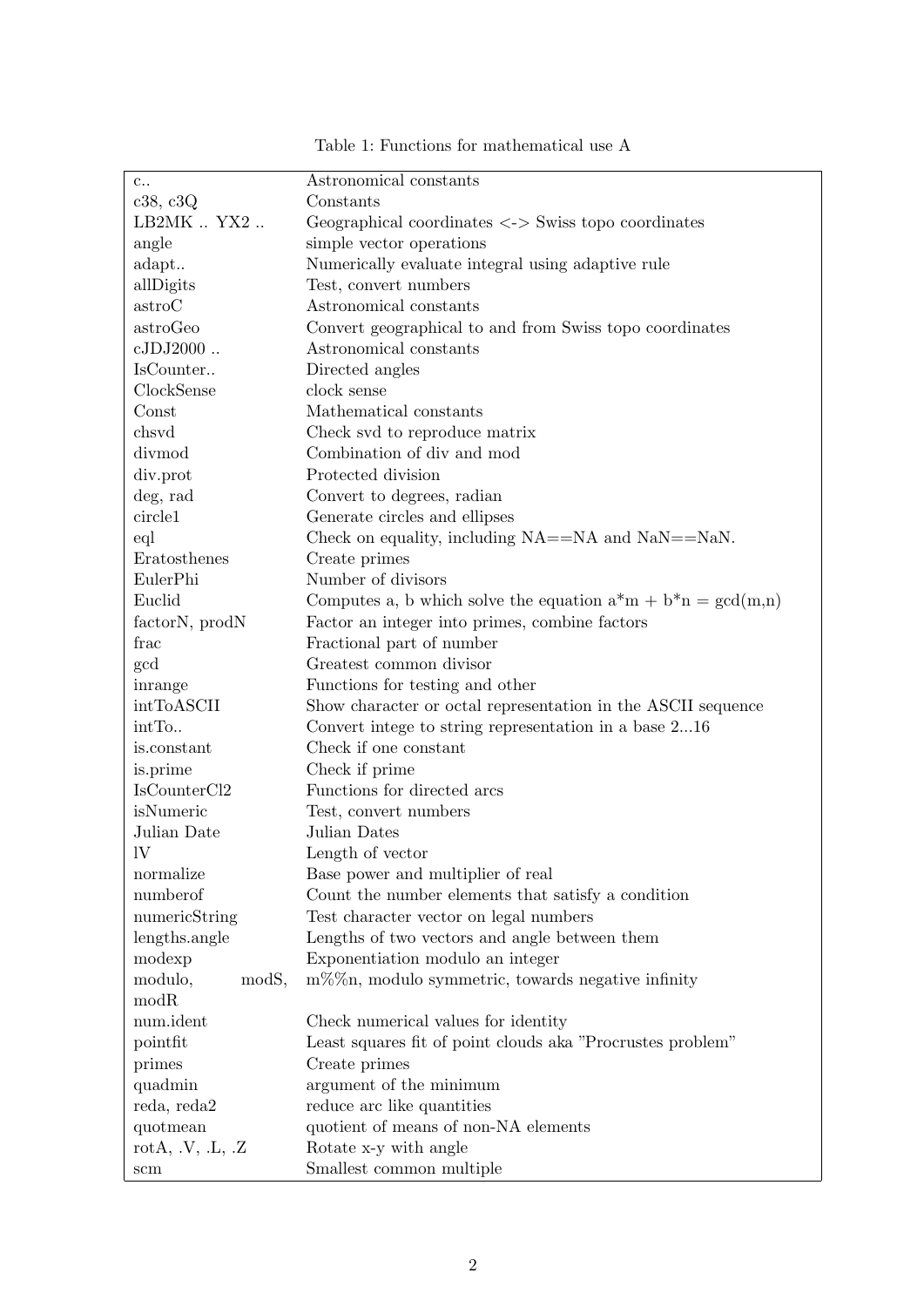| Table 2: Functions for mathematical use B |  |
|-------------------------------------------|--|
|-------------------------------------------|--|

| scprod               | scalar product                                  |
|----------------------|-------------------------------------------------|
| seqm                 | sequences, empty if "by" not conforming         |
| setup, evalInterp    | Polynomial and rational interpolation           |
| signp                | Sign Function $-1$ 1 1 instead of $-1$ 0 1      |
| solveQeq             | Solve the quadratic equation                    |
| submod               | Analog to divmod                                |
| $to$ Pol, $to$ $Rec$ | $Polar \leq \geq$ rectangular coordinates       |
| toSph, toXyz         | Spherical $\langle - \rangle$ x-y-z coordinates |
| whole.number         | Check an array on whole numbers $(x \in I)$ .   |

Table 3: Functions for string manipulation

| cap                    | Change case of strings                                |
|------------------------|-------------------------------------------------------|
| capply                 | Apply function to elements in character vector.       |
| cap(italize)           | Change to upper/lower case                            |
| lower(ize)             | Change to upper/lower case                            |
| CapLeading             | Capitalize first character                            |
| $cpos$ , $cposR$       | Find the position of a substring                      |
| datetime, my           | Show date and/or time in ISO format                   |
| $\mathrm{d}\mathrm{c}$ | Convert number for table columns, for equations       |
| deg, rad               | Convert arcs                                          |
| delstr                 | Delete a substring from a string                      |
| dt2str                 | Convert time difference to string                     |
| formatFix              | Format to a fixed format representation               |
| term.names2formula     | Combine two vectors of strings into a formula.        |
| formula2string         | Return the left and the right hand sides of a formula |
| formula2term.names     | Return one chosen side of a formula.                  |
| formula2Rterm.names    | Return the right hand side of a formula.              |
| grepnot                | Show elements passing or not a grep                   |
| $num2$ Latex           | Convert numeric containing e+-power                   |
| padding                | Padding a string with justification                   |
| pastelnfix             | Paste(infix)                                          |
| pasteRound             | Paste rounded values                                  |
| replacechar            | Replace a character in a string by another            |
| str2dig                | Convert literally a string to a vector                |
| str2 formula           | Convert string to a formula                           |
| strmatch               | A "shortest unique identifier" match                  |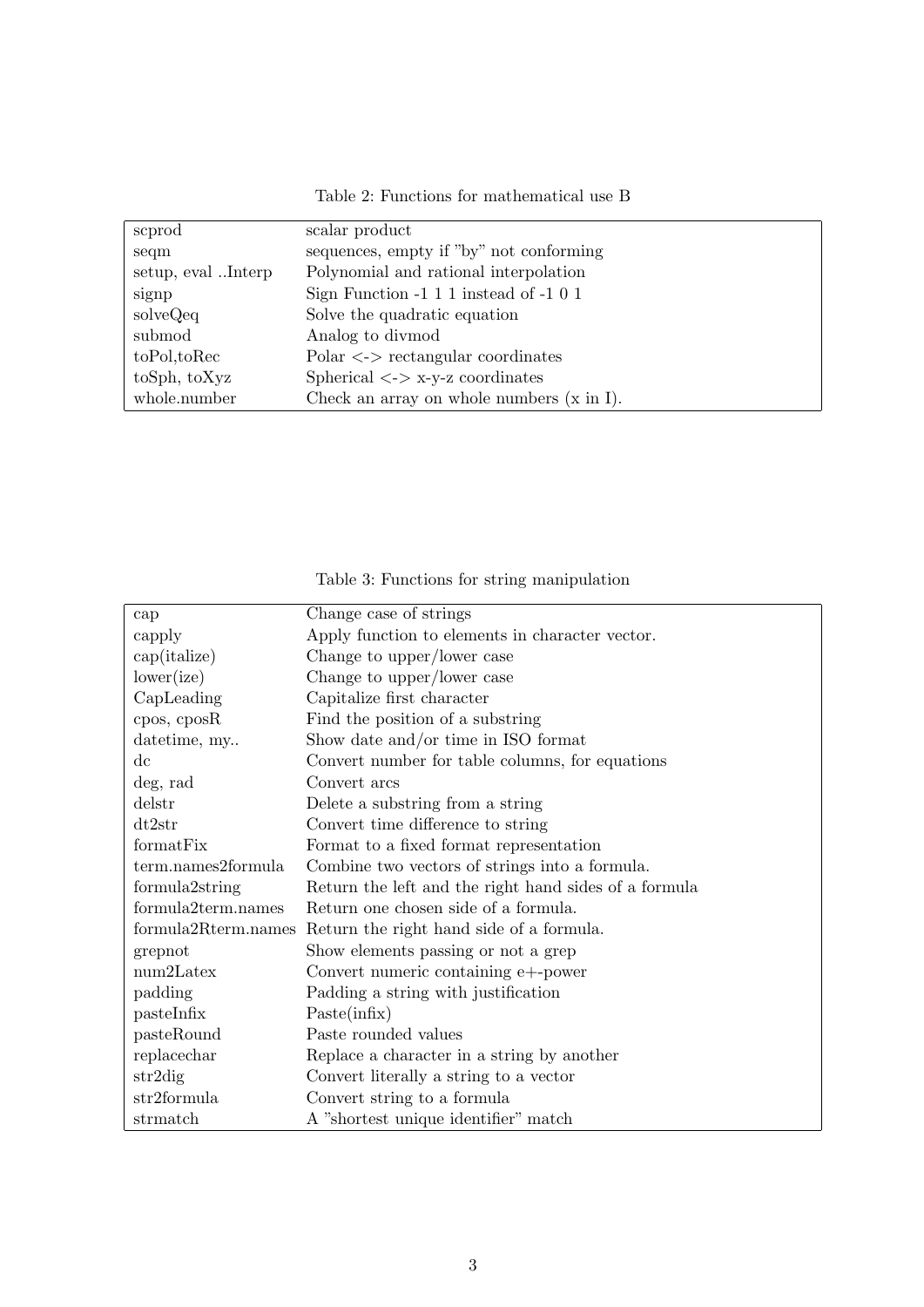| FinneyCorr        | Finney's correction to log normally distributed data, r-squared and |
|-------------------|---------------------------------------------------------------------|
|                   | standard deviation of a linear model.                               |
| Halton            | Halton's quasi-random numbers 'HS247'                               |
| clean.na          | Clean a matrix or data frame of rows or columns of containing NA    |
| d, p, rinvgauss   | Inverse Gaussian Distribution                                       |
| dpoisgam          | Poisson Gamma Distribution                                          |
| f.log             | Determine an optimized offset s and return $log 10(data+s)$         |
| jitterNA          | Jitter vector containing NA                                         |
| my.table.NA       | Tabulate data, with extra rows and columns.                         |
| napply            | Apply a function to the corresponding elements of two lists $(?)$   |
| neg.bin.gof       | Approximate a Negative binomial distribution                        |
| $qnorm.$ ap16     | Approximation to the inverse normal distribution function.          |
| qres.binom        | Randomized quantile residuals                                       |
| remove.dup.rows   | Remove duplicate rows                                               |
| scode             | Generate the significance codes as in summary.lm                    |
| select.range      | Select values from a vector depending on a range in a second vector |
| shapiro.wilk.test | Shapiro-Wilk Normality Test                                         |
| smoothed.df       | Fit cumulative distribution from kernel estimate                    |
| summaryFs         | Print extended summary of lm                                        |
| w.median          | Weighted median                                                     |

Table 4: Functions for statistics and data manipulation

Table 5: Functions for printing

| heading              | Write a line of text with underlining and blank lines                                     |
|----------------------|-------------------------------------------------------------------------------------------|
| lpr                  | Print an object or plot                                                                   |
| $n22\mathrm{dig}$    | Show vector or matrix (of $0 \le x \le 1$ ) in a compact way                              |
| n2c                  | Show absolute values as characters, prepare for plotting                                  |
| $prinE(xsv, \ldots)$ | Print a string expression and its evaluation in the form $\gamma x$ sv = eval-<br>uation" |
| $prinL(xs, \ldots)$  | Print a string expression and its evaluation in the form "xs" newline<br>evaluation"      |
| printP               | Print without square brackets, expression values together with their<br>call strings      |
| prinV                | Print a vector without $\parallel$ , in fix format.                                       |
| prinM                | Print a matrix without $\parallel$ , in fix format.                                       |
| prinT                | Print an array, TAB delimited.                                                            |
| progress.meter       | Monitor the progress of a repetitive calculation                                          |
| tex.table            | Convert a data matrix into LaTeX code                                                     |